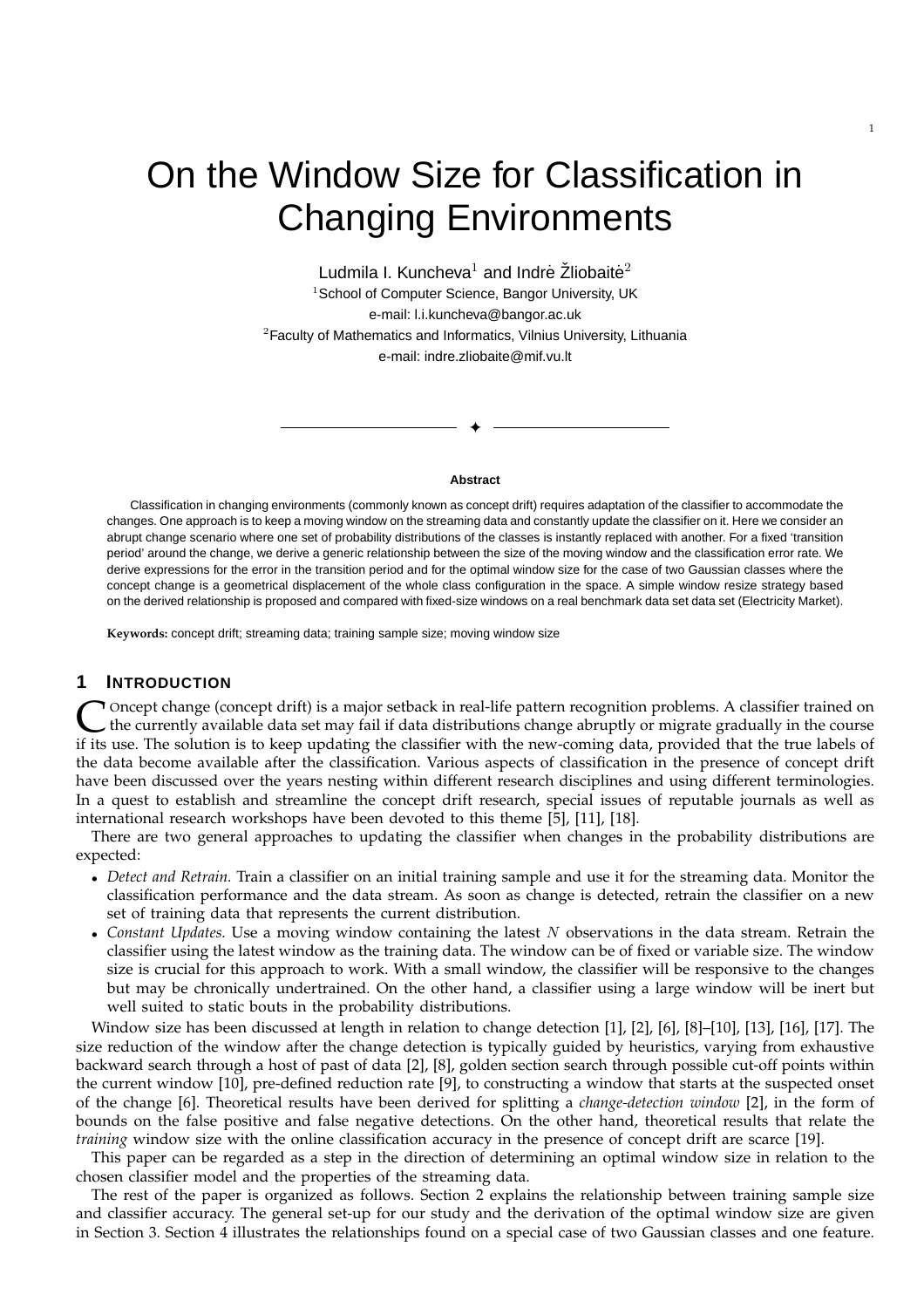Simulation results are also presented there. In Section 5 we propose a simple window resizing procedure and compare it with fixed-size windows using the benchmark Electricity Market dataset. Section 6 concludes the study.

## **2 DESIGN SAMPLE SIZE AND CLASSIFICATION ACCURACY**

The relationship between the design sample size and the accuracy/error of the classifier has been a topic of interest for decades [4], [14], [15]. Its relevance to our study lies in the fact that the classifier in the online classification of streaming data is trained on a fixed, possibly quite small, training window. To achieve a responsive and at the same time reasonably accurate classifier, a compromise with the window size has to be sought.

Consider a classification problem in the *n*-dimensional real space  $\mathbb{R}^n$ . Let C be the chosen classifier whose parameters are calculated from a sample of size  $N^1$ . Denote by  $\epsilon^N(C)$  the theoretical error achievable by C. Let  $\epsilon(C)$  be the asymptotic error rate of  $C$  obtained as  $\epsilon(C) = \lim_{N\to\infty} \epsilon^N(C)$ . Fukunaga and Hayes [4] show that, for any parametric classifier C with a set of parameters  $\theta$ , regardless of the types of the probability density functions (pdfs), the classification error can be expressed approximately as

$$
\epsilon^N(C) \approx \epsilon(C) + \frac{1}{2} \text{tr} \left\{ \frac{\partial^2 \epsilon(C)}{\partial \theta^2} E \left[ \Delta(\theta) \Delta(\theta)^T \right] \right\},\tag{1}
$$

where  $\Delta(\theta) = \theta - \theta^{(N)}$ , with  $\theta^{(N)}$  being the estimate of  $\theta$  from a data sample of size N. The authors state that for many estimators, the second term can be factorised so that

$$
\epsilon^N(C) \approx \epsilon(C) + g(N)h(C),\tag{2}
$$

where  $h(C)$  is a function that depends on the classifier type and the true distributions but not on N, and  $g(N)$  is a function of the sample size N. The expression is derived by expanding  $\epsilon^N(C)$  in a Taylor series about the true values of  $\theta$ , up to second order terms. Equation (2) comes as the expectation of  $\epsilon^N(C)$  across all samples of size N. Then  $h(C) = \frac{1}{2} \text{tr} \left\{ \frac{\partial^2 \epsilon(C)}{\partial \theta^2} K(\theta) \right\}$ , where the function K depends on the way  $\theta^{(N)}$  are computed. For two Gaussian classes, (2) reduces to

$$
\epsilon^N(C) \approx \epsilon(C) + \frac{1}{N} f(C),\tag{3}
$$

Consider a problem with two *n*-dimensional Gaussian classes with identical covariance matrices. Denote by  $\delta$  the Mahalanobis distance between the class means. Assume that the means and the covariance matrix are calculated from N samples from each of the two classes. The *linear discriminant classifier* (LDC) is Bayes-optimal for this case. Its error can be expressed as [4]

$$
\epsilon^N(\text{LDC}) \approx \Phi\left(-\frac{\delta}{2}\right) + \frac{1}{N\sqrt{8\pi} \delta} \left[ \left(1 + \frac{\delta^2}{4}\right)n - 1 \right] \exp\left(-\frac{\delta^2}{8}\right),\tag{4}
$$

where  $\Phi$  is the cumulative distribution function of the standard normal distribution. When the covariance matrices are the identity matrices, (4) gives the error of the *nearest mean classifier* (NMC), where  $\delta$  is just the Euclidean distance between the two class means.

Figure 1 (a) shows the calculated surface of  $f(C)/N$  as a function of  $\delta$  and N, and Figure 1 (b) shows the result from a simulation of two 1-d Gaussians with distance between the means  $\delta$ . The plots match in shape and position, with the calculated error being slightly lower than the simulated error. Interestingly, the adverse effect of small sample sizes peaks at medium values of  $\delta$ . Highly overlapping or highly separable classes receive smaller addition to the error for the same training size N.

## **3 OPTIMAL WINDOW SIZE**

#### **3.1 General problem set-up**

Consider two sets of probability distributions, which we will call "sources",  $S_1$  and  $S_2$ . Since we suspect that concept drift will occur, the chosen classifier model,  $C$ , is trained online using the window containing the latest N streaming observations. At a designated time, say  $T_1$ , source  $S_1$  is replaced by source  $S_2$  leading to a sudden change in the classification error. The moving window along the next  $N$  observations will be sampled from a mixture of distributions. The mixing proportions at time step  $T_1 + i$  will be  $i/N$  from  $S_2$  and  $1-i/N$  from  $S_1$ , where  $1 \le i \le N$ . A data set of size N will be used to train C, making progressive steps towards adapting the classifier to the distribution of source  $S_2$ . At time  $T_1 + N$ , the whole training sample would have come from  $S_2$ . Figure 2 displays the error progression of the classifier along the time axis for two values of N. The classifier with the larger window takes more time to recover from the change but the error will be smaller outside the transition period.

<sup>1.</sup> An important assumption here is that each parameter of  $C$  is calculated using  $N$  observations. In reality, the parameters may be calculated from training samples of different length, for example the class means.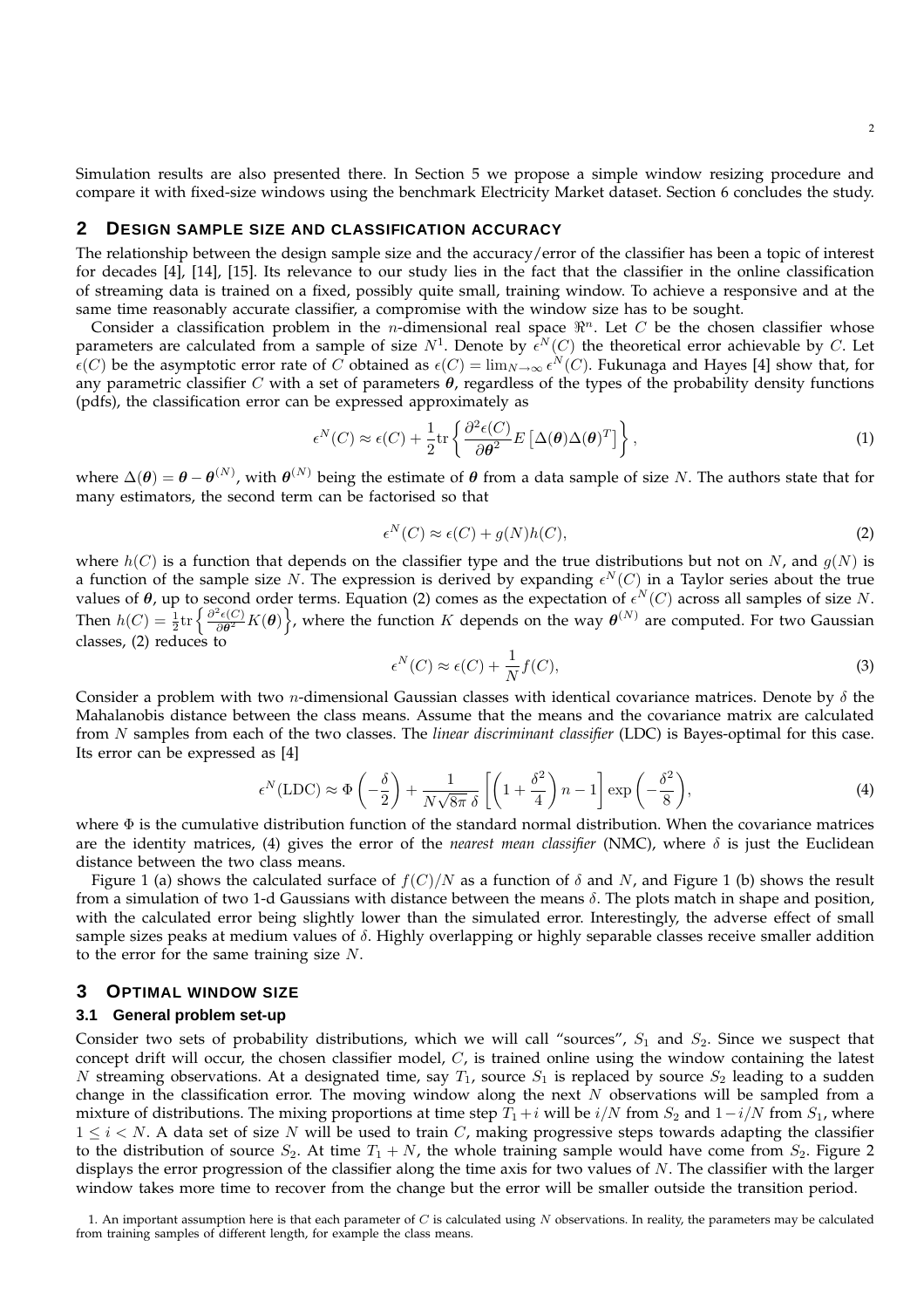

Fig. 1. Surface plot of the addition to the classification error as a function of the training set size,  $N$ , and the distance  $\delta$  between the centres of the two Gaussian classes.



Fig. 2. Error progression for two values of the window size N and change at time  $T_1$  (swap of sources  $S_1$  and  $S_2$ ).

We are interested in finding the best window size for a certain transition period containing the onset of the concept shift. Figure 3 shows the error curve during a transition period of length  $T$  with  $T_1$  observations before the change and  $T - N - T_1$  observations after the whole window has slid in source  $S_2$ . The area under the curve is a measure of the error during that period. We use the following notations

- $C_i$  classifier C trained on data coming from source  $S_i$ ,  $i = 1, 2$
- $C^m_\alpha$ classifier  $C$  trained on data coming from a mixture of
- source  $S_1$  (mixing coefficient  $1 \alpha$ ) and  $S_2$  (mixing coefficient  $\alpha$ )
- $\epsilon_i(C)$  error of classifier C if the class pdfs came from source  $S_i$ ,  $i = 1, 2$
- $f_i(C)$  the numerator of the additional term in equation (3)
	- for classifier C and class pdfs from source  $S_i$ ,  $i = 1, 2$

The mean error of a classifier C trained on a moving window of size N in a transition period of length  $T$ , where the change comes after  $T_1$  observations, is

$$
e(T, N, T_1) = \frac{1}{T} \left( T_1 \epsilon_1^N(C_1) + (T - N - T_1) \epsilon_2^N(C_2) + \sum_{i=1}^N \epsilon_2^N \left( C_{\frac{i}{N}}^m \right) \right)
$$
(5)

All throughout the transition period the classifier will be trained on a sample of size N. The term  $f(C)$  in equation (3) depends on the underlying probability distribution and the classifier model. Hence for the first  $T_1$  observations the multiplier will be  $f_1(C)$  and from that point onwards, the multiplier will be  $f_2(C)$ . Putting together (5) and (3), the error in the transition period can be calculated as a function of  $N$ . The third term in  $(5)$  is not easy to explicate as a function of  $N$ , hence we propose an approximation below.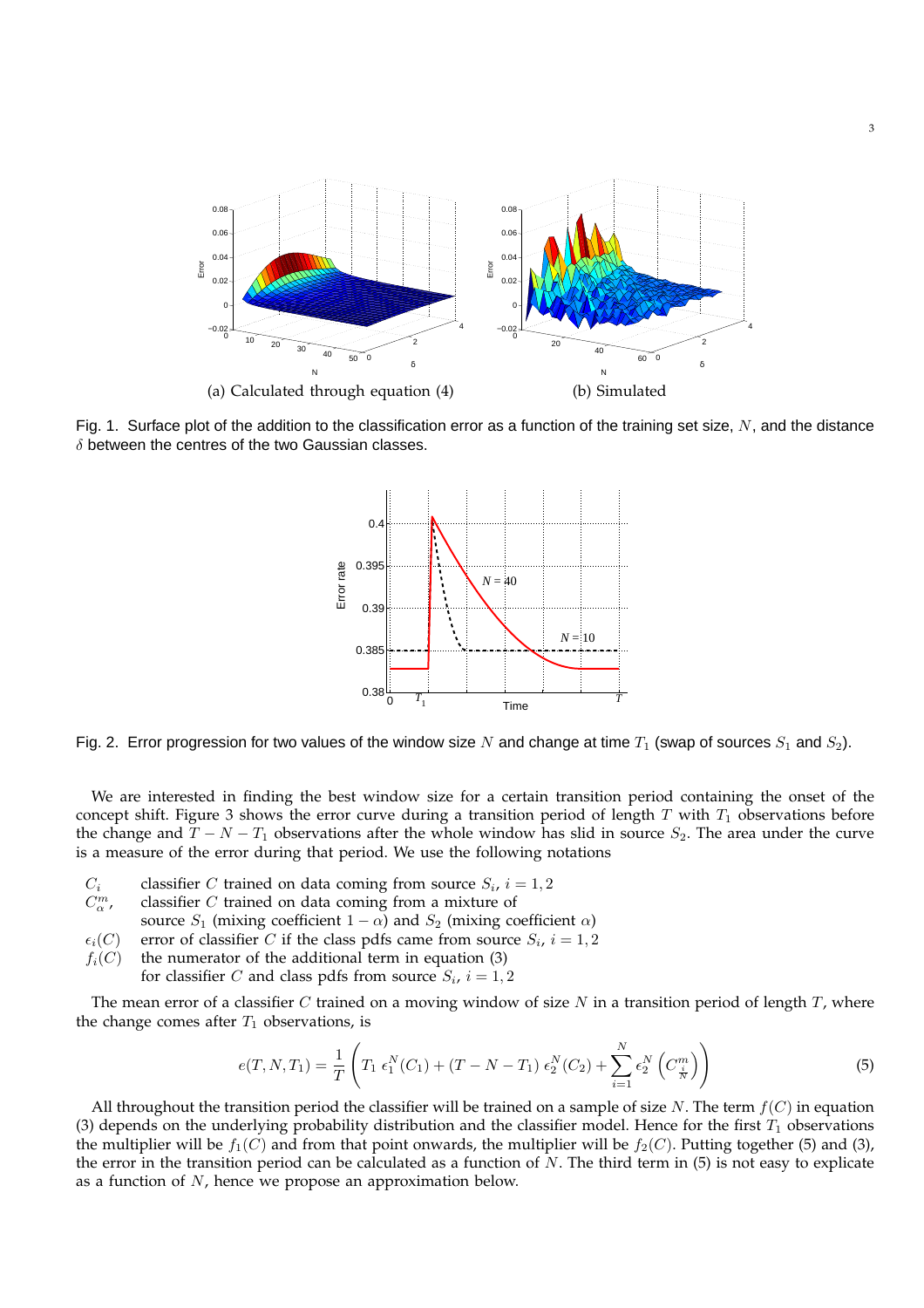

Fig. 3. Error of the online classifier in the transition period. The time of the concept shift where source  $S_1$  is substituted by source  $S_2$  is indicated by a vertical dashed line. The dark-shaded area is the addition to the error due to approximation of the slope with a line.

### **3.2 Optimal window size**

The dark-shaded area in Figure 3 shows the additional area if the true slope of the error is replaced by a straight line. The starting point has coordinates  $(T_1, \epsilon_2(C_1))$  as the distribution has just changed, and the classifier trained hitherto,  $C_1$ , has only seen observations from source  $S_1$ . The end point of the line segment has coordinates  $(T_1 + N, \epsilon_2(C_2))$ because at this point the classifier is trained completely on observations coming from source  $S_2$ . We shall assume that the classes are equiprobable and that the steam of the data is i.i.d. This assumption is needed in order to be able to use  $N/2$  in (3) as the sample size form which the class means are calculated. The i.i.d. assumption ensures that there are roughly  $N/2$  observations from each class within a window of size N. The error approximation, taking into account (5) and (3), reduces to

$$
e(T, N, T_1) = \frac{1}{T} \Big( T_1 \epsilon_1(C_1) + (T - T_1) \epsilon_2(C_2) + \frac{2}{N} (f_1(C)T_1 + f_2(C)(T - T_1)) + \frac{1}{2} N (\epsilon_2(C_1) - \epsilon_2(C_2)) + f_1(C) - f_2(C) \Big).
$$
\n(6)

This error is now easy to handle in order to derive an optimal value of the window size N. Taking the first derivative of  $(6)$ , putting it to zero and solving for  $N$ , the optimal window size is

$$
N_{\rm opt} = 2\sqrt{\frac{T_1 f_1(C) + (T - T_1)f_2(C)}{(\epsilon_2(C_1) - \epsilon_2(C_2))}}.
$$
\n(7)

4

As  $\frac{\partial^2 e(T, N, T_1)}{\partial N^2} > 0$ , the extremum is a minimum of the classification error for transition period of length T, with onset of the change after observation  $T_1$ . When there is no change in the distributions,  $\epsilon_2(C_1) = \epsilon_2(C_2)$  and  $N_{\text{opt}} \rightarrow \infty$ , as should be expected.

## **3.3 Optimal window size for rotation and translation**

Suppose that  $S_2$  has the same mutual class configuration and distributions but the whole "structure" is displaced in  $\Re^n$  (translated, rotated or both). The training of some classifier models, e.g., the linear and the quadratic discriminant classifiers, the k-nearest neighbour, SVM, etc. [3], makes them invariant to such changes. In other words, the errors for the original and for the displaced case are the same provided the same training procedure is used. Using the above notations,  $\epsilon_1(C_1) = \epsilon_2(C_2) = \epsilon$ . Also,  $f_1(C) = f_2(C) = f(C)$ . For this set-up,  $T_1$  would not have any effect because the error will be the same before and after the  $N$  observations where the window slides over from  $S_1$  to  $S_2$ . Therefore

$$
e(T, N) = \epsilon + \frac{2f(C)}{N} + \frac{N}{2T} \left( \epsilon_2(C_1) - \epsilon \right)
$$
\n(8)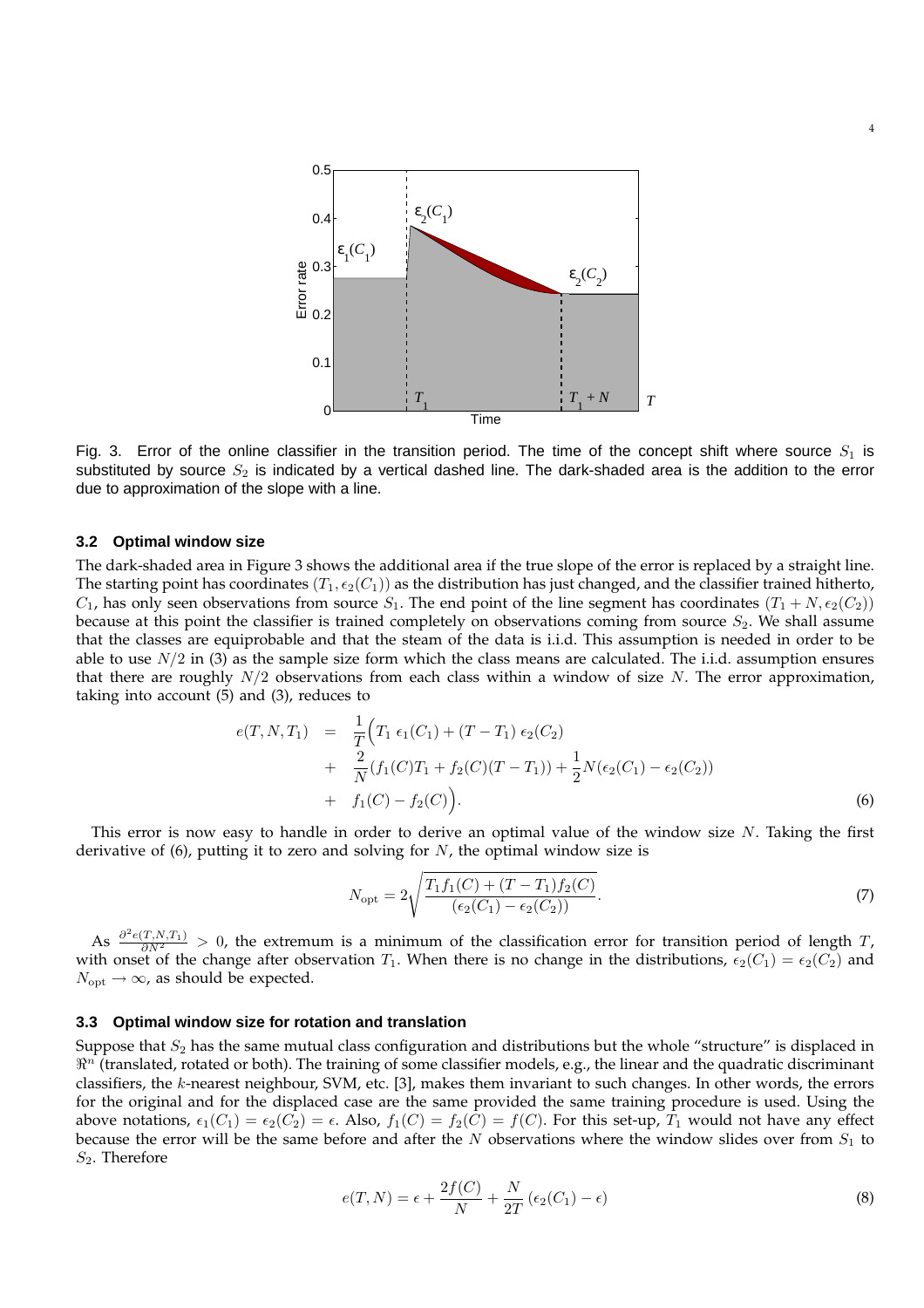and

$$
N_{\rm opt} = 2\sqrt{\frac{T f(C)}{(\epsilon_2(C_1) - \epsilon)}}.
$$
\n(9)

Expressions for  $f(C)$  are tabulated for some popular classifier models [4], [14], and ( $\epsilon_2(C_1) - \epsilon$ ) can be estimated empirically as the jump in the error immediately after the change.

# **4 AN EXAMPLE OF TWO GAUSSIAN CLASSES AND THE NEAREST MEAN CLASSIFIER (NMC)**

Consider two Gaussian classes with equal prior probabilities of  $1/2$  and identity covariance matrices. Let  $\delta$  be the distance between the two means. For this case the nearest mean classifier (NMC) is Bayes-optimal and its error is  $\epsilon = \Phi\left(-\frac{\delta}{2}\right)$ . Following [4],

$$
f(C) = \frac{1}{2\delta\sqrt{2\pi}} e^{-\frac{\delta^2}{8}} \left[ \left( 1 + \frac{\delta^2}{4} \right) n - 1 \right].
$$
 (10)

Substituting in (9) and guessing  $\epsilon_2(C_1)$ , we can calculate the optimal window size  $N_{\rm opt}$  for a rotation-translation type of change. The value of  $\epsilon_2(C_1)$  depends on the actual change - its direction and magnitude. The larger the change, the less adequate  $C_1$  will be for the distribution from source  $S_2$ . To be able to derive an expression for N consider the following special case. Let  $n = 1$ , and the two sources define the following distributions

$$
S_1 : P(\omega_1) = P(\omega_2) = \frac{1}{2}, \ p(x|\omega_1) \sim \mathcal{N}(0, 1), \ p(x|\omega_2) \sim \mathcal{N}(\delta, 1)
$$
  

$$
S_2 : P(\omega_1) = P(\omega_2) = \frac{1}{2}, \ p(x|\omega_1) \sim \mathcal{N}(-\theta\delta, 1), \ p(x|\omega_2) \sim \mathcal{N}(\delta(1-\theta), 1)
$$

Source  $S_2$  simply translates the class configuration in  $S_1$  to the left by offest  $\theta\delta$ . The optimal boundary for  $S_1$  is at  $b_1 = \frac{\delta}{2}$ , and for  $S_2$ ,  $b_2 = \frac{\delta}{2} - \delta\theta$ . Then  $\epsilon_2(C_1)$  would be the error incurred within  $S_2$  for classification boundary  $b_1=\frac{\delta}{2}$ 

$$
\epsilon_2(C_1) = \frac{1}{2} \left[ \Phi \left( -\frac{\delta}{2} - \theta \delta \right) + \Phi \left( -\frac{\delta}{2} + \theta \delta \right) \right]. \tag{11}
$$

Using the approximation (9) and the expression for  $f(C)$  (setting  $n = 1$ ),

$$
N_{\rm opt} = (2\pi)^{-\frac{1}{4}} \sqrt{\frac{T \delta e^{-\frac{\delta^2}{8}}}{\Phi\left(-\frac{\delta}{2} - \theta\delta\right) + \Phi\left(-\frac{\delta}{2} + \theta\delta\right) - 2\Phi\left(-\frac{\delta}{2}\right)}}.
$$
\n(12)

For this special case we can calculate the accurate value of the error (5), without having to resort to the approximation of the slope with a straight line. The boundary found through NMC is the middle of the segment between the two means. For i observations from source  $S_2$  and  $N - i$  from source  $S_1$ , the means for the two classes are

$$
m_1 = -\theta \delta \frac{i}{N}
$$
  

$$
m_2 = (1 - \theta) \delta \frac{i}{N} + \left(1 - \frac{i}{N}\right) \delta
$$

Hence the boundary at observation *i* is  $b = \frac{\delta}{2} - \theta \delta \frac{i}{N}$ , and the error is

$$
e'(T, N) = \frac{T - N}{T} \epsilon + \frac{2f(C)}{N} + \sum_{i=1}^{N} \epsilon \left( C_{\frac{i}{N}}^{m} \right)
$$

$$
= \frac{T-N}{T} \Phi\left(-\frac{\delta}{2}\right) + \frac{\delta e^{-\frac{\delta^2}{8}}}{4N\sqrt{2\pi}} + \frac{1}{2T} \sum_{i=1}^N \left[ \Phi\left(-\frac{\delta}{2} - \theta \delta\left(1 - \frac{i}{N}\right)\right) + \Phi\left(-\frac{\delta}{2} + \theta \delta\left(1 - \frac{i}{N}\right)\right) \right]
$$
(13)

However, finding an accurate optimal value of  $N$  is not straightforward even for this simple scenario.

We ran simulations to gauge the adequacy of the estimates of the optimal window size. The empirical boundary was calculated from 300 random samples drawn from the distribution (or mixture of distributions) at each observation. Figure 4 shows the classification error as a function of the window size N for  $\delta = 1$ ,  $\theta = 1$  and transition period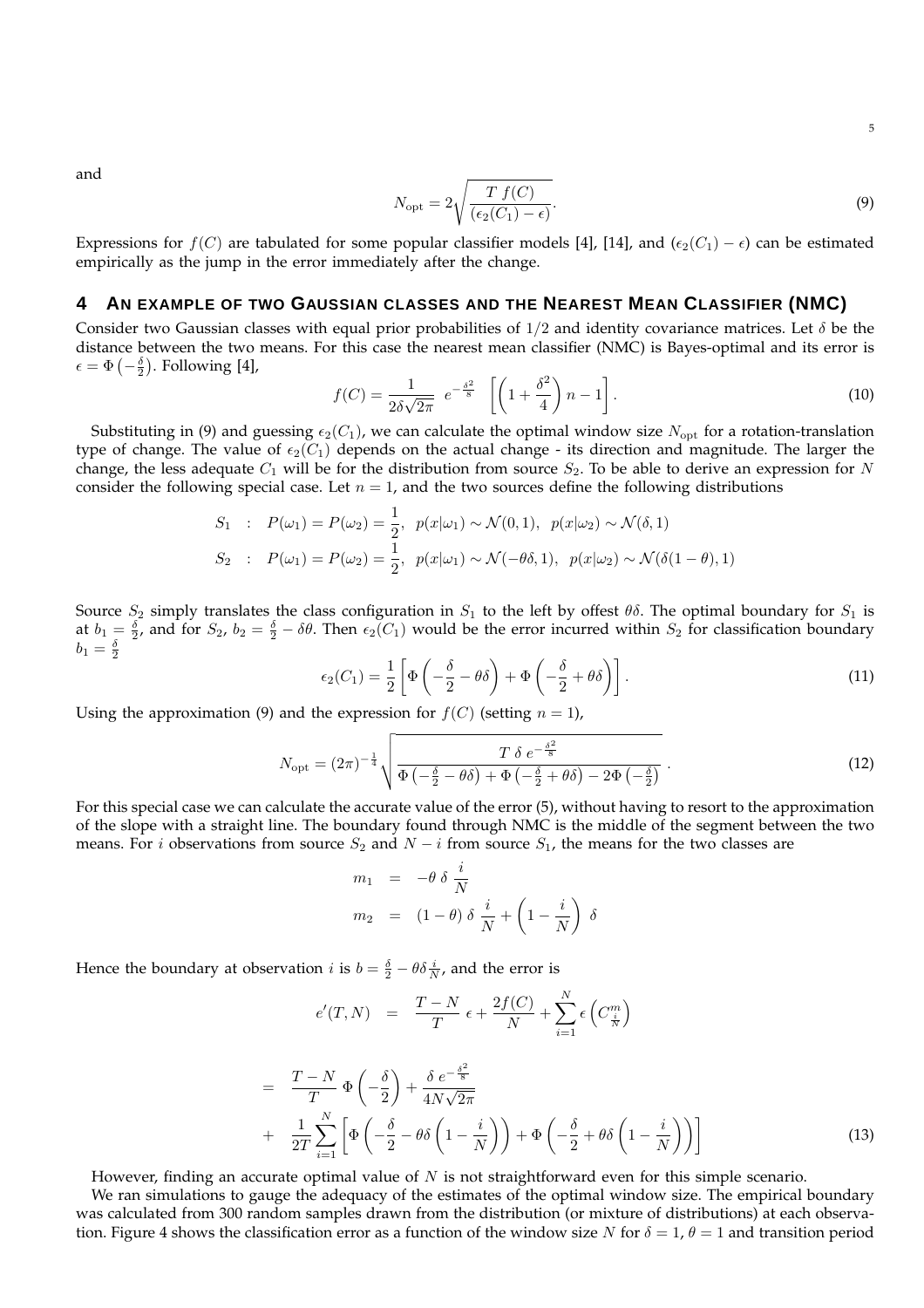

6

Fig. 4. Error of the online classifier as a function of the window size  $N$ 

 $T = 200$ . The simulated curve is plotted together with the "theoretical"<sup>2</sup> curve  $e'(T, N)$  (13) and the approximation  $e(T, N)$  (8). We show  $N_{\text{opt}}$  (12) and also

$$
N'_{\text{opt}} = \arg\min_{N} \ e'(T, N).
$$

The two values do not differ by much, which justifies the approximation of the slope of the error curve in the transition period. The curve for the approximated error is slightly higher than the "theoretical" curve because of the added surface. The difference causes a minor displacement of  $N_{\text{opt}}$  which is still in the area of the fairly flat minima of both curves. The simulated values of the error also agree with the prediction of the optimal window size.

# **5 AN EXPERIMENT WITH THE ELECTRICITY MARKET DATA SET**

## **5.1 Data**

This data set is one of the few publicly available benchmark data sets for changing environments [7]. The version named Elec 2.2. was used here. It consists of 45 312 data points, each represented by three features: day of the week, time of the day and electricity demand of New South Wales, Australia at the time. The data set is a collection of successive measurements at every 30 minutes, spanning the period from May 1996 to December 1998. The class label of each point is either UP or DOWN, referring to whether the electricity price at the specified time is higher or lower than the average price of the preceding 24 hours. The classes are approximately equiprobable (58%/42%). In our experiments we used the error of the new data point in the sequence as the testing error before retrieving the correct label and deciding on the new training window. Thus the overall error from an experiment is the average of correct/wrong predictions on the whole data set.

For this data set, the label at time t is highly correlated with the label at time  $t-1$ , and also with the few preceding labels. This suggests a trivial solution whereby the label at t is taken to be the same as the label at  $t - 1$ . In order to break this relationship and make the problem more difficult, we sub-sampled the data at regular offset, taking every K-th observation. We ran experiments with 4 versions of the original data set: for  $K = 10$  (10% of the data),  $K = 7$  (14.29%),  $K = 4$  (25%) and  $K = 2$  (50%).

## **5.2 Method**

Equation (9) was used to design a window resizing algorithm for the nearest mean classifier (NMC). The initial window size was set to  $N = 20$  and was re-calculated at each observation. The following choices and assumptions were made:

- Perfect classification (zero error) was possible before and after the (hypothetical) change, i.e.,  $\epsilon = 0$ .
- The period of interest was the current window, i.e.,  $T = N$ .

2. This "theoretical" curve is also an *approximation* of the error. In both (13) and (8), the effect of N is included by an approximate calculation [4]; however (8) introduces an additional inaccuracy by replacing the slope with a straight line.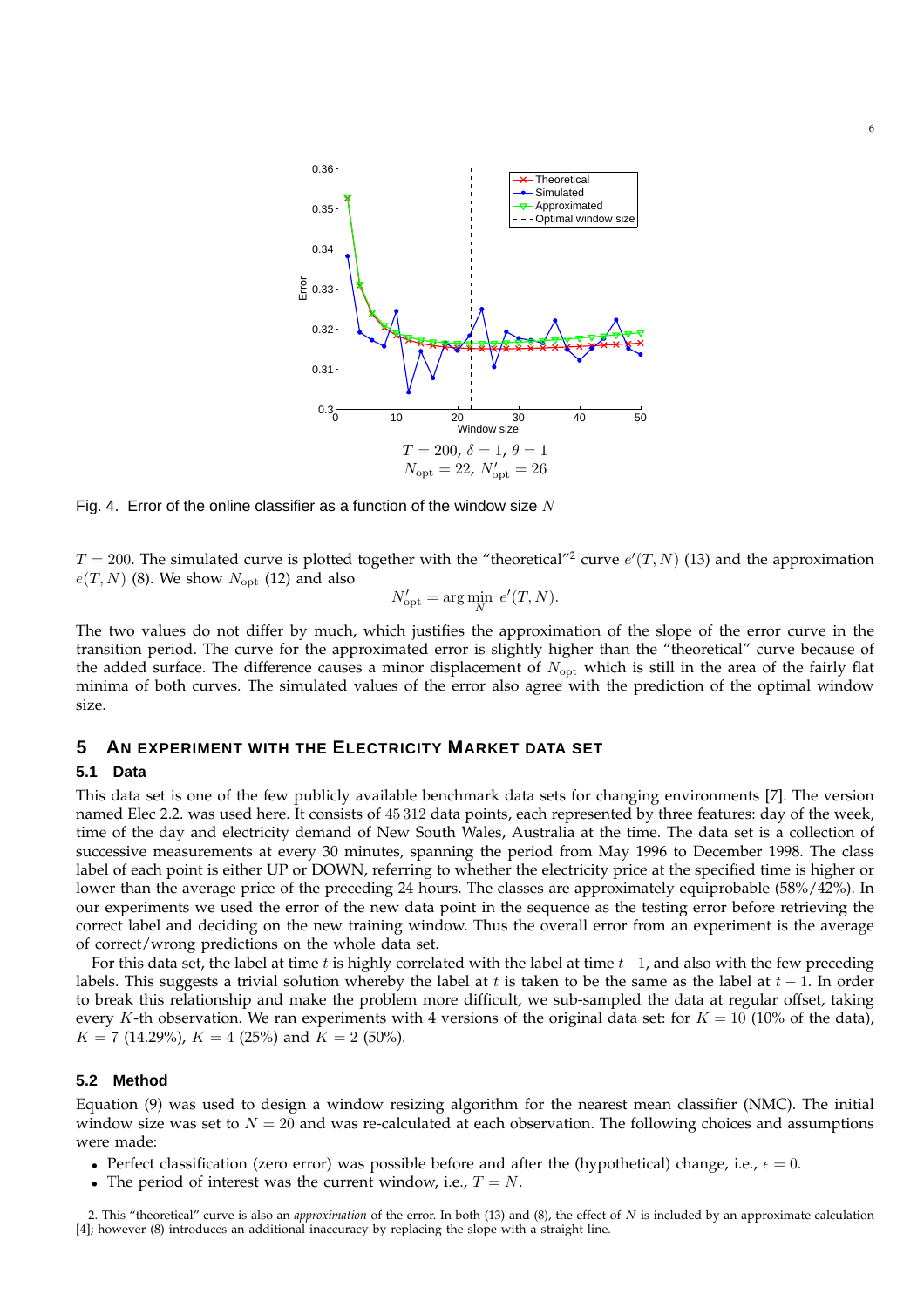#### TABLE 1

Error rates for the NMC with the Electricity Market data set (Elec2.2) for different window sizes, N and different percentages of sub-sampled data.

| N        | 10%             | 14%             | 25%             | 50%             |
|----------|-----------------|-----------------|-----------------|-----------------|
| 1        | $44.26 \bullet$ | $38.90 \bullet$ | $28.96 \circ$   | $20.68 \circ$   |
| 2        | $42.97 \bullet$ | $38.55 \bullet$ | $29.28 \circ$   | $20.99 \circ$   |
| 5        | $36.99 -$       | $40.95 \bullet$ | $32.41 \circ$   | $27.13 \circ$   |
| 20       | $38.10 -$       | $37.14 \bullet$ | $34.04 -$       | $33.27 \bullet$ |
| 50       | $36.65 \circ$   | $34.72 \circ$   | $34.60 \bullet$ | $33.17 \bullet$ |
| 100      | $36.18 \circ$   | $35.27 -$       | $34.80 \bullet$ | $34.80 \bullet$ |
| 'Resize' | 38.05           | 35.95           | 33.36           | 30.85           |

Error of the 'largest prior' classifier = 42.45% '•' 'Resize' is significantly better than this method '◦' 'Resize' is significantly worse than this method (McNemar test for equivalence between the mean errors,  $\alpha = 0.05$ )

• The error "jump" was taken to be the error of the latest window. Given the current window of size  $N$ , the "optimal" window size was calculated as

$$
N^* = 2\sqrt{\frac{Nf(C)}{\hat{e}_N}},
$$

where  $\hat{e}_N$  is the error of the current window and  $f(C)$  is as in (10). If  $N^* > N$ , the new observation was added to the current window; otherwise, the current window was shrunk to the latest  $N^*$  observations. The value of N was reset to the modified length of the current window.

## **5.3 Experimental protocol**

We ran experiments with the 5 versions of the data set for fixed windows of sizes of 1, 2, 5, 20, 50 and 100. In addition to NMC, we apply the linear discriminant classifier (LDC) [3] (the online version [12]), the nearest neighbour classifier, and a decision tree classifier (with no pruning). The proposed method, called 'Resize', is compared with the fixed window method for the chosen window sizes.

We also considered two window resizing methods from the literature: Drift detection [6] and ADWIN2 [2]. Neither of these methods detected a change in the error rate of the classifier for any of the 4 versions of the data set. This means that the training data for the classifier grew incrementally with each new observation. The classification results were identical and inferior to those of 'Resize' as well as the fixed windows.

## **5.4 Results and discussion**

Table 1 contains the final error rate for the Nearest Mean Classifier for the 4 data versions. To quantify the significance of the differences between Resize and the fixed window sizes, we used the McNemar test since the same testing data has been classified by the all methods. For level of significance 0.05 we marked in the table all results that were significantly worse than 'Resize' using the symbol '•'. All results that were significantly better than 'Resize' are marked with '◦'.

Figure 5 interpolates the error rates across the percentage of the data retained. The progression of the errors demonstrates the tendency of the nearest neighbour becoming the best window when data becomes more dense. It starts with the highest error rate when the data is sparse but then becomes the favourite from a certain percentage onwards. Larger windows fare better for sparse data but lose to the smaller windows when large percentage of data is retained. The 'Resize' method behaves reasonably for different data densities.

The error rates for the 'Resize' method with the different classifiers are shown in Table 2. Table 3 displays the statistical significance of the differences between the 'Resize' method and the fixed-window methods. Symbol ' $\Box'$ indicates that the respective method is significantly better than 'Resize', and symbol ' $\blacksquare$ ' indicates that the respective method is significantly worse than 'Resize'.

The results suggest that 'Resize' is fairly robust in regard to different classifier methods even though  $f(C)$  is estimated as in (10) with the Euclidean distance as  $\delta$ , and therefore applies to NMC. Table 3 shows also the Win-Draw-Loss numbers of 'Resize' compared to each fixed window size across all classifiers and data versions. All results are in favour of 'Resize'. Note that 'Resize' does not require tuning of any parameters whereas the optimal size of the fixed window is not known in advance.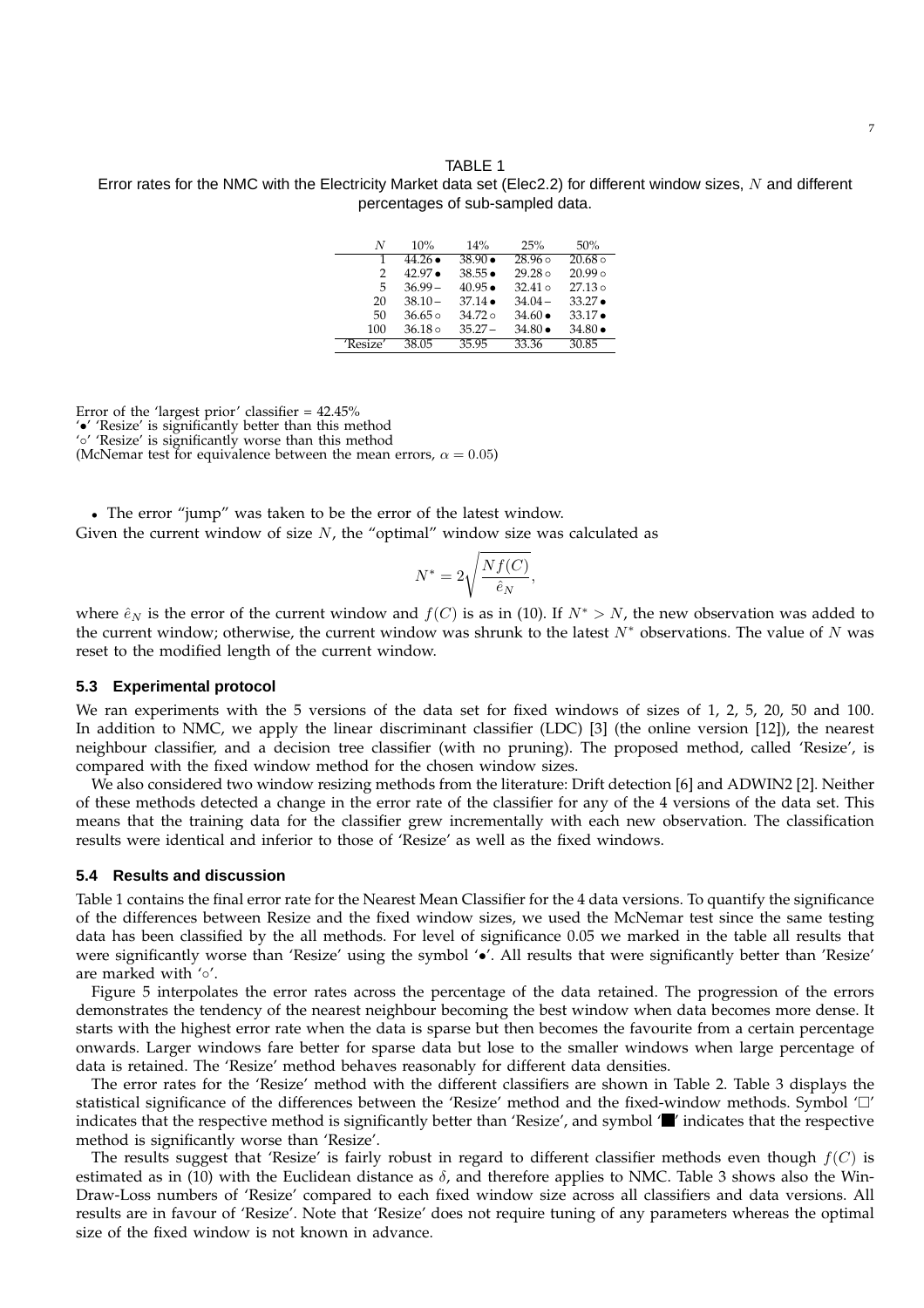

Fig. 5. Error of NMC for different window sizes as a function of the percentage of data retained using regularly subsampled Elec2.2 dataset

TABLE 2 Error rates for the 'Resize' method with the four classifiers for the 4 sub-sampled versions of the data set.

| Data set | $\longrightarrow$ | 10%   | 14%   | 25%   | 50%   |
|----------|-------------------|-------|-------|-------|-------|
| NMC.     |                   | 38.05 | 35.95 | 33.36 | 30.85 |
| LDC.     |                   | 35.88 | 32.64 | 29.98 | 27.30 |
| 1-nn     |                   | 36.54 | 31.90 | 26.51 | 21.57 |
| tree     |                   | 35.55 | 32.78 | 27.68 | 22.60 |

# **6 CONCLUSIONS**

The choice of the size of the moving window for classification of streaming data typically relies on heuristics. The intention of this study was to provide a stepping stone towards a theoretical basis for the choice of window size. Here we offer a framework for relating the running classification error to the window size. We derive a generic relationship for a fixed transition period containing a single abrupt concept change. Sudden displacement of the whole class structure (translation+rotation) is considered as a special case and illustrated on two Gaussian classes. We further devise a simple window resizing method ('Resize') and compare it with fixed-size windows on a benchmark data set. The results indicate that the 'Resize' is robust and accurate.

Further research directions include relaxing the assumptions and deriving theoretical relationships for different and/or more general cases. In particular, different types of concept change and different classifier models will be examined.

TABLE 3 Statistical significance of the differences between the 'Resize' method and the fixed window methods.

|                | 10%                                                                                                                                                                      | 14%    | 25%    | 50%              |               |  |  |  |  |
|----------------|--------------------------------------------------------------------------------------------------------------------------------------------------------------------------|--------|--------|------------------|---------------|--|--|--|--|
| N              | R<br>А<br>Ð                                                                                                                                                              | В<br>A | в<br>A | В<br>C<br>A<br>Ð | Win-Draw-Loss |  |  |  |  |
| 1              |                                                                                                                                                                          |        |        |                  | $10 - 0 - 6$  |  |  |  |  |
| $\overline{2}$ |                                                                                                                                                                          |        |        |                  | $10 - 1 - 5$  |  |  |  |  |
| 5              |                                                                                                                                                                          |        |        |                  | $8 - 5 - 3$   |  |  |  |  |
| 20             |                                                                                                                                                                          |        |        |                  | $5 - 8 - 3$   |  |  |  |  |
| 50             |                                                                                                                                                                          |        |        |                  | $6 - 6 - 4$   |  |  |  |  |
| 100            |                                                                                                                                                                          |        |        |                  | $7 - 6 - 3$   |  |  |  |  |
|                | Notes:<br>(A) NMC; (B) LDC; (C) $1nn$ ; (D) decision tree<br>$N$ is the fixed window size<br>"Yesize' is significantly better<br>$\Box'$ 'Resize' is significantly worse |        |        |                  |               |  |  |  |  |